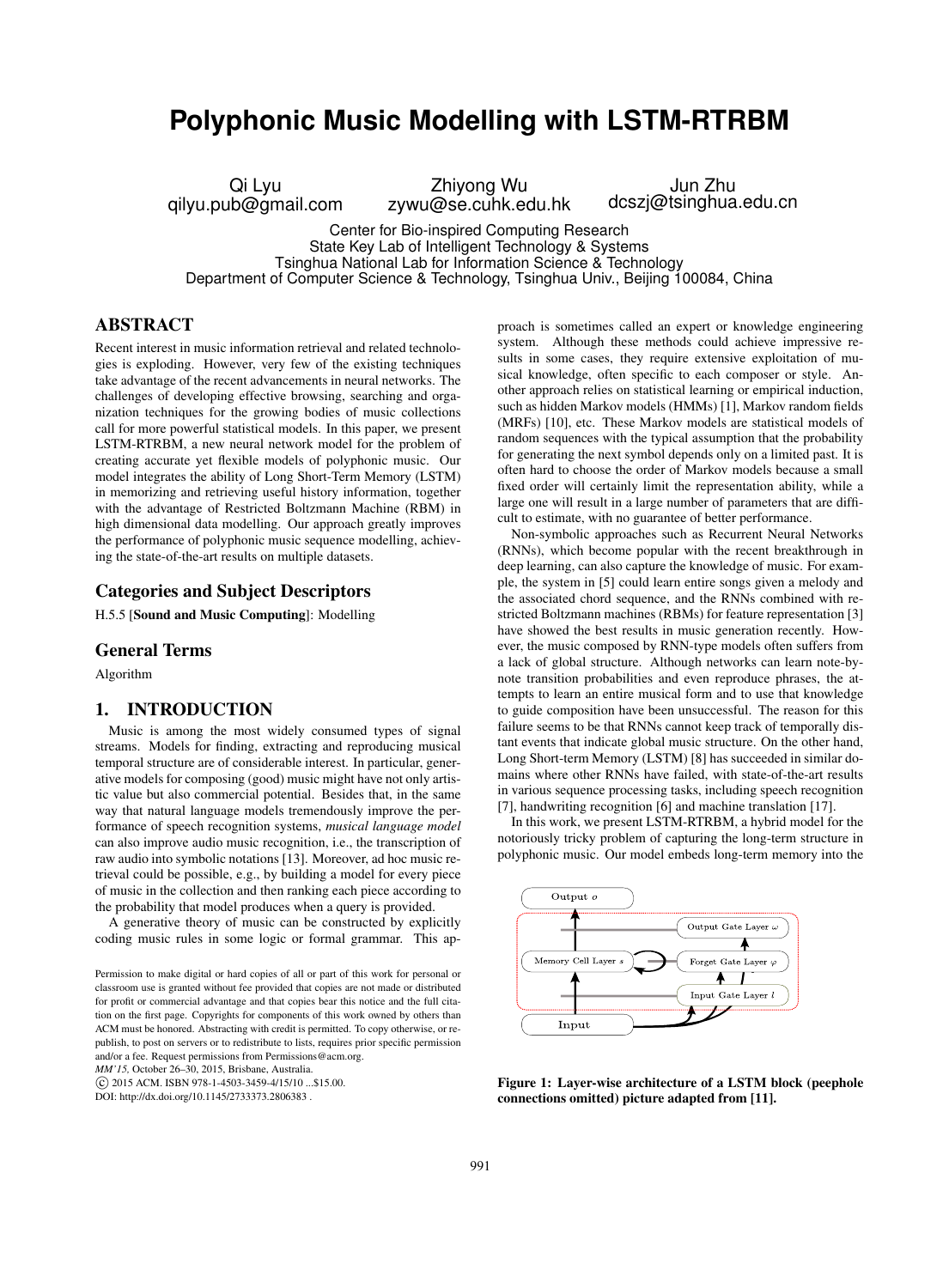

Figure 2: Structure of RTRBM.



Figure 3: Structure of LSTM-RTRBM.

Recurrent Temporal RBM (RTRBM) [16], by increasing a bypassing channel from data source filtered by a recurrent LSTM layer. We show that our LSTM-RTRBM model increases performance and advances the state-of-the-art results even without additional optimizations used in the previous models.

The rest of the paper is organized as follows: In Section 2 we briefly introduce LSTM, RBM and RTRBM as background. In Section 3 we present our new model. We then validate our model on benchmark datasets in Section 4, and present our results on musical sequences in Section 5.

## 2. BACKGROUND

In this section, we briefly introduce the building blocks of our model. More details can be found in supplementary materials.

LSTM is a special kind of RNN that can store and retrieve information from input streams and do complicated tasks like classifying, processing and most importantly, predicting time series when there are very long time lags of an unknown size between important events. As illustrated in Fig. 1, LSTM is enabled to do so by utilizing memory cells that use logistic and linear units with multiplicative interactions with input and output gates. The information gets into (out of) the memory cell whenever a logistic input (output) gate is turned on. The memory cell state is kept from irrelevant information by keeping the input gate off, and its information stored can be later probed by turning the output gate on. Forget gates can reset the memory cell state for storage of new information, so that in continuous prediction the memory cells can keep the information when useful and forget the information when useless. With the extension of peephole connections, which are the direct connections from memory cell states to gates, the performance of LSTM is improved. The behavior of all these gates can be learned, rendering LSTM's ability in long term memory compared with simple recurrent networks without such kind of architecture.

The RBM is a typical kind of product-of-experts (PoE) model, which defines a probability distribution over the visible vector  $v$ (inputs) and the hidden vector  $h$  as:

$$
P(v, h) = \exp(v^\top b_v + h^\top b_h + v^\top Wh)/Z \tag{1}
$$

where  $b_v$ ,  $b_h$  are vectors of biases for the visible and hidden vectors respectively,  $W$  is the matrix of connection weights,  $Z$  is the usually intractable partition function that ensures  $P(v, h)$  is a wellnormalized probability distribution and  $x^{\top}$  is the transpose of x while  $v^T(h^T)$  is the entire sequence of  $v^t(h^t)$  from start to time T.

The Recurrent Temporal RBM (RTRBM) [16] (See Fig. 2) is a sequence of conditional RBMs (one at each time step) whose parameters are time-dependent on the sequence history. Given previous hidden units  $h^{t-1}$  ( $t > 1$ ), the conditional distributions for current hidden units are factorized and takes the form:

$$
P(h^t|v^t, h^{t-1}) = \sigma(W^{\top} v^t + W_R^{\top} h^{t-1} + b_h)
$$
 (2)

where  $\sigma(x) = (1 + e^{-x})^{-1}$  is the element-wise logistic sigmoid function. To sample  $v<sup>T</sup>$  from RTRBM, we can use the following:

$$
P(v^t, h^t | h^{t-1}) = \exp((v^t)^\top b_v + (v^t)^\top W h^t + (b^t)^\top (b_h + W_R h_R^{t-1}))/Z(h^{t-1})
$$
 (3)

The RTRBM is defined by its joint probability distribution:

$$
P(v^T, h^T) = \prod_{t=2}^T P(v^t | h^{t-1}) P(h^t | v^t, h^{t-1}) \cdot P(v^1) P(h^1 | v^1)
$$

#### 3. LSTM-RTRBM

Though previous models have merits in modelling different aspects of data, they cannot meet all the requirements on modelling music sequences. In this section, we present LSTM-RTRBM, a new model that conjoins the strengths of LSTM and RTRBM.

Specifically, the creation of music is a complicated mental activity and we would like our neural network model to mimic this process, especially from the information memorizing and retrieving perspective. Music feature extraction is a sort of perceptual categorization and grouping of music data. Music notes processed at this stage can activate those parts of long-term memory evoked by similar notes in the past. Activated long-term memory at this point forms a context for current awareness. Long-term memory of conceptual categories that reaches higher states of activation can then persist as current short-term memory while other *semi-activated* remains as context or degrades with time, and the information being circulated in short-term memory will cause modifications in permanent long-term memory [15]. For example, in order to complete a melody line, the beginning of the music sequence needs to be held in mind while the rest is played, a task which is carried out by the short-term memory. And the long-term memory will serve as the theme and emotion that will help maintain the global coherence of music. The existence of both the short-term and the longterm memory is vital for generating melodic and coherent music sequences.

Moreover, polyphonic music sequences are of high dimensions where simply predicting the expected value at the next time step for generating music sequences is not satisfying, since the conditional distribution is very often muti-modal. For example, it is obvious that the occurrence of a particular note at a particular time modifies considerably the probability with which other notes may occur at the same time. In other words, notes appear together in correlated patterns cannot be conveniently described by a normal RNN architecture designed for multi-class classification task, because enumerating all configurations of the variable to predict would be very expensive. This difficulty motivates energy-based models which allow us to express the log-likelihood of a given configuration by an arbitrary energy function, such as the RBM.

In this context, we wish to combine the ability of RBM to represent a complicated distribution for each time step, together with a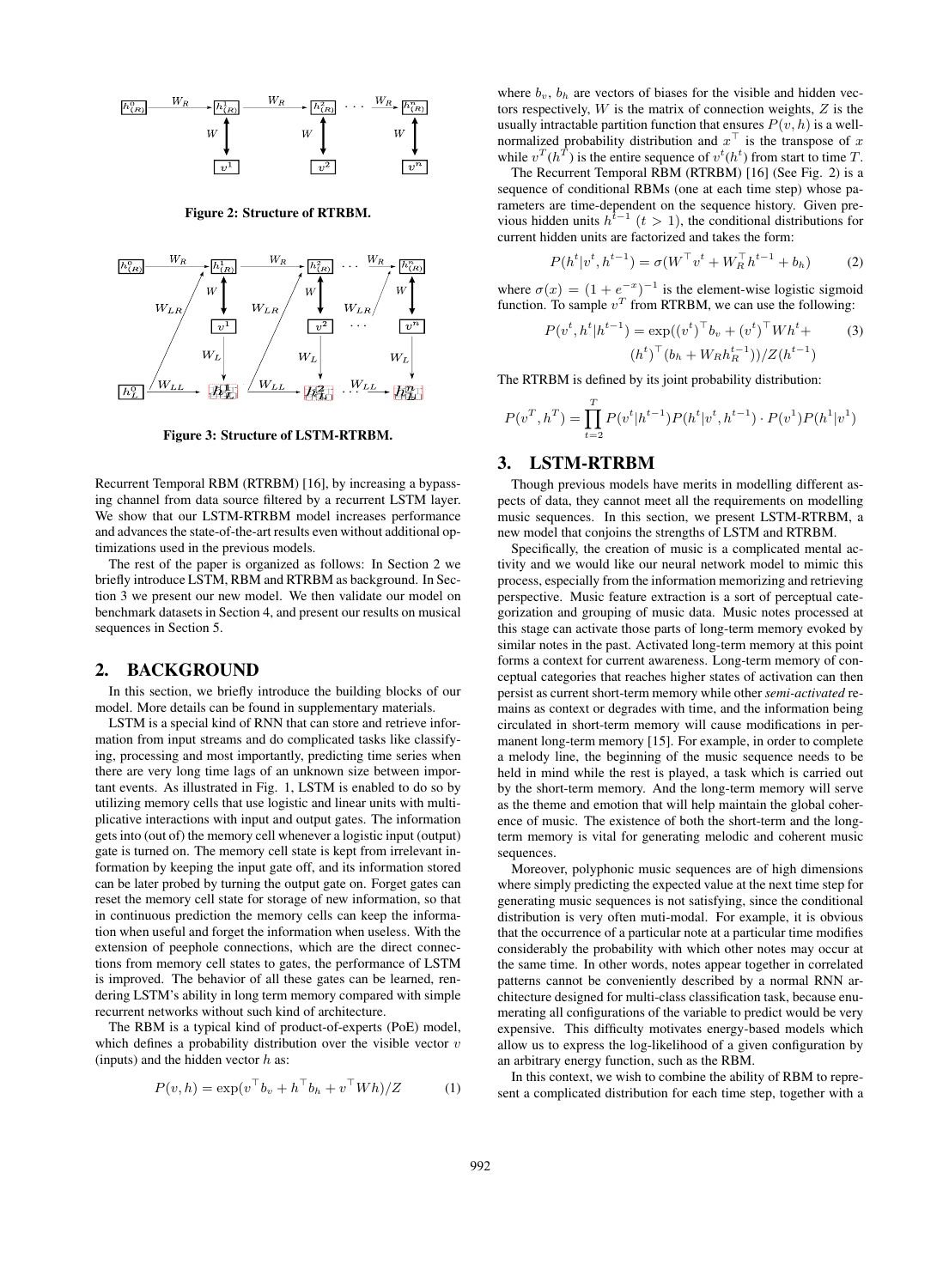temporal model in sequence. We consider both long-term memory and short-term memory in our design of guide and learning modules, by integrating LSTM with normal recurrent models, RTRBM in our case. Adding LSTM units to RTRBM is not trivial, considering RTRBM's hidden units and visible units are intertwined in inference and learning. The simplest way to circumvent this difficulty is to use bypass connections from LSTM units to the hidden units besides the existing recurrent connections of hidden units, as in LSTM-RTRBM (Fig. 3).

The recurrent hidden units  $(h_{(R)S}$  in Fig. 3) serves as the shortterm memory and the LSTM units  $(h_{(L)}s)$  serves as the long-term memory. To sample  $v<sup>T</sup>$ , we can simply use the following:

$$
P(v^t, h^t | h^{t-1}) = \exp((v^t)^\top b_v + (v^t)^\top W h_t + (4)^\top (b_h + W_R h_R^{t-1} + W_L h_L^{t-1})) / Z(h^{t-1})
$$

By this means, there are two channels for temporal information flow, the direct connection  $(W_R)$  between the conditional RBM at each time step, and the connection  $(W_{LR})$  from the recurrent LSTM units of previous time steps. The main computation complexity comes from the repeated sampling procedure of RBM learning and replacing some hidden units in RBM with LSTM units actually boosts learning speed. The inference and sampling procedure is roughly the same as in RTRBM while the Backpropagation Through Time (BPTT) procedure is a bit complex. Due to space limit, we defer the details to supplementary materials.

## 4. BASELINE EXPERIMENTS

Before presenting the music modelling experiments, we first compare the performance of our model with RTRBM on the human motion capture data experiment, a classic baseline experiment for evaluating sequence models. The human motion capture dataset $<sup>1</sup>$ </sup> represents human motion by sequences of joint angles, translations, and rotations of the base of spine. This dataset is recorded on real persons and has more repeated patterns than normal music sequences, such as the half circular motion of arm and the alternative moving and static status of feet. Since the data consists of 49 real values per time step, we use the Gaussian RBM variant (see supplementary materials for details) for this task. The mean squared prediction error per dimension per time step is 0.32 for the RTRBM with 200 logistic hidden units and reduced to 0.13 by LSTM-RTRBM with 100 logistic hidden units and 100 LSTM units, and to 0.09 with twice as many units. It can be seen that with the inclusion of long-term information in LSTM-RTRBM, the prediction is significantly more accurate and stable.

# 5. MODELLING SEQUENCES OF POLYPHONIC MUSIC

In this section, we show results with the main application of interest: probabilistic modelling of sequences of polyphonic music. We conduct experiments on two music datasets of different styles: MuseData, an electronic library of orchestral and piano classical music from CCARH  $4^2$  and JSB chorales, the entire corpus of 382 four-part harmonized chorales by J. S. Bach with the split of [1].

Each dataset contains at least 7 hours of polyphonic music and the total duration is approximately 29 hours. The polyphony (number of simultaneous notes) varies from 0 to 15 and the average polyphony is 4.2. We use a completely general piano-roll representation with an input of 88 binary visible units that span the whole

Table 1: Log-likelihood (LL) and expected frame-level accuracy (ACC%) for various musical models in the generation task. The double line separates frame-level models (above) and models with a temporal component (below).

| MODEL             | MUSEDATA |         | <b>JSB CHORALES</b> |                    |
|-------------------|----------|---------|---------------------|--------------------|
|                   | LL.      | $ACC\%$ | LL.                 | ACC%               |
| <b>RANDOM</b>     | $-61.00$ | 3.74    | $-61.00$            | 4.42               |
| GMM               | $-12.20$ | 7.37    | $-11.90$            | 15.84              |
| NADE              | $-10.06$ | 7.65    | $-7.19$             | 17.88              |
| RBM               | -9.56    | 8.19    | $-7.43$             | 4.47               |
| <b>PREVIOUS</b>   | $-12.90$ | 25.93   | $-19.00$            | $18.\overline{36}$ |
| + GAUSSIAN        |          |         |                     |                    |
| $GMM+HMM$         | $-11.17$ | 13.93   | $-11.89$            | 19.24              |
| MLP               | -7.94    | 25.68   | $-8.70$             | 30.41              |
| <b>RNN</b>        | $-8.13$  | 23.25   | $-8.71$             | 28.46              |
| RNN(HF)           | $-7.19$  | 30.49   | $-8.58$             | 29.41              |
| <b>LSTM</b>       | $-6.88$  | 30.15   | $-7.92$             | 30.07              |
| RNN-NADE          | $-6.74$  | 24.91   | $-5.83$             | 32.11              |
| <b>RTRBM</b>      | $-6.35$  | 30.85   | $-6.35$             | 30.17              |
| RNN-RBM           | $-6.01$  | 34.02   | $-6.27$             | 33.12              |
| RNN-NADE(HF)      | $-5.60$  | 32.60   | $-5.56$             | 32.50              |
| <b>LSTM-RTRBM</b> | $-5.54$  | 33.89   | -4.72               | 35.22              |

range of piano from A0 to C8 and temporally aligned on an integer fraction of the beat (quarter note). Consequently, pieces with different time signatures will not have their measures start at the same interval. Although it is not strictly necessary, learning is facilitated if the sequences are transposed in a common tonality (e.g. C major/minor) as preprocessing.

In addition to the models previously described, the results (taken from [3]) of the following commonly used methods are also listed for comprehensive comparison:

- The simplest baseline model is the Gaussian density model (PREVIOUS + GAUSSIAN) with the previous frame as mean value  $u = v^{(t-1)}$  and learned covariance  $\Sigma$ .
- The neural autoregressive distribution estimator (NADE) [9] is a model inspired by the RBM, which decomposes the joint distribution of observations into tractable conditional distributions, and modelling each conditional using a non-linear function similar to a conditional of an RBM. Thus it is a tractable model and can be further optimized with its exact gradient.
- Other common methods include Gaussian mixture models (GMM), hidden Markov models (HMM) using GMM indices as their state, and multilayer perceptron (MLP) with the last n time steps as input.

We adopt the classic momentum training regime, with learning rate 0.01 and momentum 0.9. The learning starts with  $CD_{10}$  (10 steps of Contrastive Divergence) for the first 1000 weight updates, which then switches to CD25. We use 88 hidden units and 88 LSTM units, the same number as the input and the output dimension, which is trained faster than using hundreds of hidden units in the RTRBM, for the main computation takes place in the CD steps (not needed if changed to LSTM units) . The partition function of conditional RBM at each time step is calculated with 100 run of annealed importance sampling [14] on GPU. The Log-likelihood and expected frame-level accuracy [2] are presented in Table 1. There are some key observations:

• It generally improves the performance of the model, to predict the parameters of the distribution of the data, i.e., the hid-

<sup>1</sup>people.csail.mit.edu/ehsu/work/sig05stf

 $2^{2}$ www.musedata.org